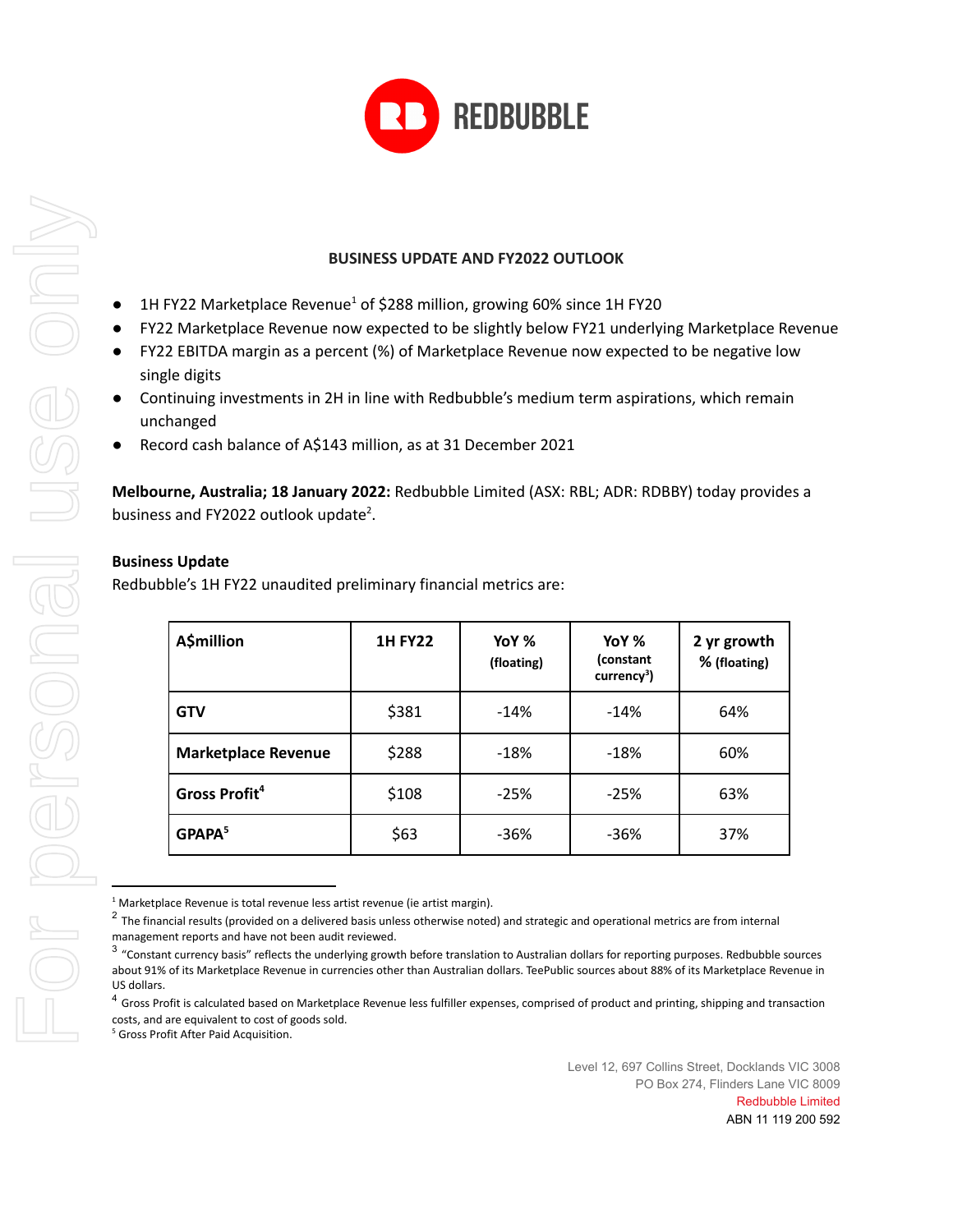| <b>EBITDA</b>       | \$8.0                     | $-84%$ | -87% | 85%  |
|---------------------|---------------------------|--------|------|------|
| <b>Cash balance</b> | \$143<br>(at 31 Dec 2021) | 10%    | N/A  | 119% |

### **Marketplace Revenue Performance**

As flagged in previous outlook statements, 1H FY22 Marketplace Revenue growth was likely to be negative due to the cycling of strong prior year numbers, including strong mask sales in particular. Excluding masks and on a paid basis<sup>6</sup>, 1H FY22 underlying Marketplace Revenue will be \$283 million, down 5% (5% on a constant currency basis).

Growth in Redbubble's largest category, North American apparel, was strong, up 10% in 2Q and 7% in 1H YoY. The business also achieved improving repeat rates<sup>7</sup> of 45% in 1H, an uplift from 40% in 1H FY21. Mobile apps increased to 14.3% of Redbubble's Marketplace Revenue in 2Q, up from 12.6% in 2Q FY21.

Viewed across the longer term, 1H Marketplace Revenue has grown at 60% since 1H FY20 (68% on a constant currency basis). The business is now substantially larger compared to pre-COVID and further scale will help to build resilience and improve profitability.

# *Redbubble Group Marketplace Revenue by Month*



### **Drivers of Margin Impact**

Two key factors impacted contribution margin in 1H FY22. Strong competition in 2Q, particularly through the peak holiday period, impacted organic (unpaid) demand, whilst also increasing paid acquisition costs. Redbubble responded by increasing promotional activities and paid acquisition spend, which was successful in increasing Marketplace Revenue, though at a relatively lower contribution margin.

<sup>6</sup> 1H FY21 Marketplace Revenue included \$46 million and 1H FY22 Marketplace Revenue included \$8 million of mask sales. 1H FY21 also

<sup>&</sup>lt;sup>7</sup> Based on Marketplace Revenue earned from purchases made by customers who have previously purchased, regardless of the date of their initial purchase.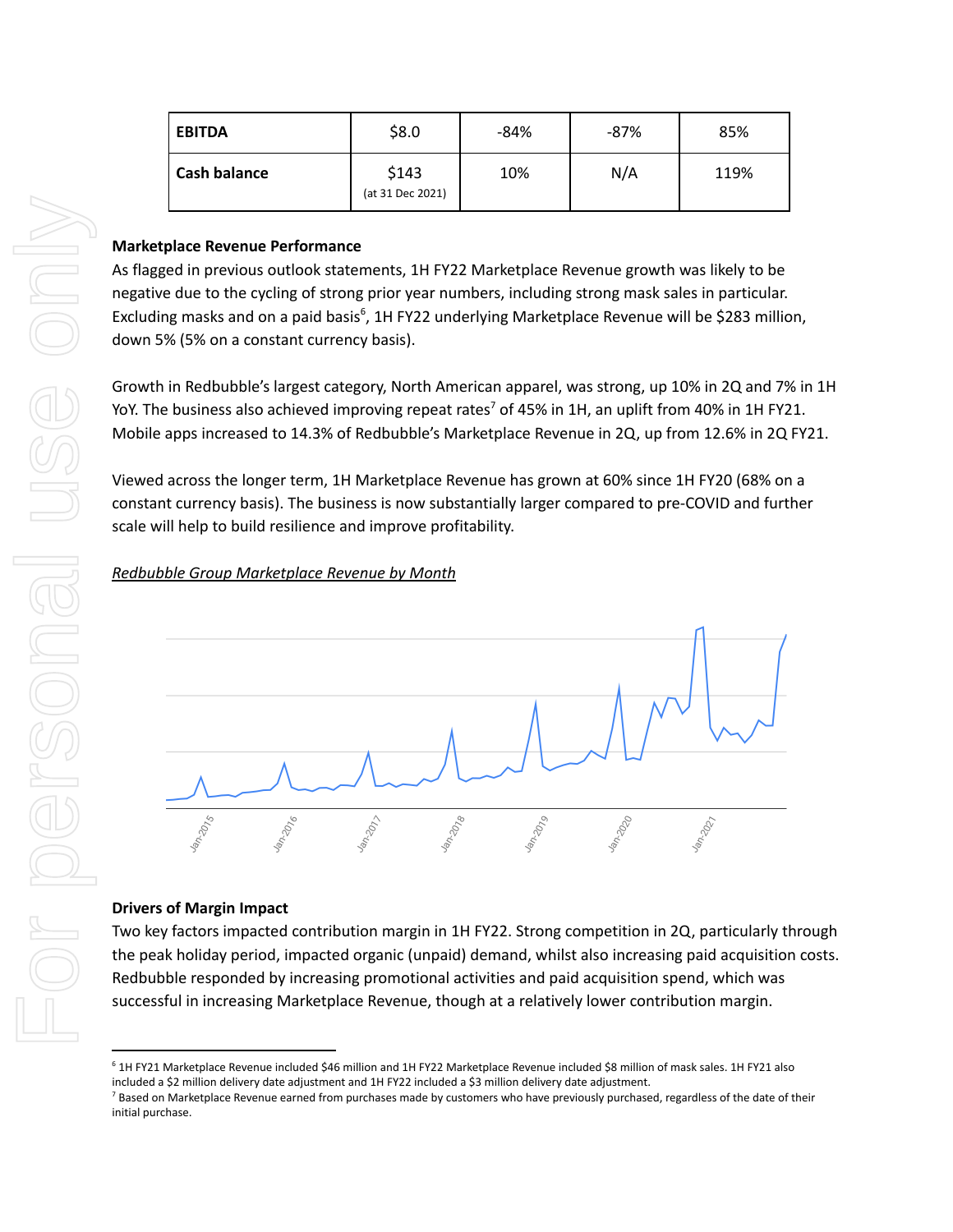In addition, Redbubble experienced increased shipping costs, which in turn decreased shipping margin.

Combined, these factors were the major drivers impacting both Gross Margin and GPAPA, resulting in lower than expected 1H FY22 EBITDA.

### **Outlook**

Redbubble remains confident of its strategic direction focused on four key themes: artist activation and engagement; user acquisition and transaction optimisation; customer understanding, loyalty and brand building; and physical product range and 3rd party fulfillment network. The business will be continuing near term investments utilising existing cash reserves to enable future growth.

Redbubble now expects FY22 Marketplace Revenue to be slightly below FY21 underlying Marketplace Revenue<sup>8</sup>. FY22 EBITDA margin as a percent (%) of Marketplace Revenue is now expected to be negative low single digits.

Redbubble CEO, Michael Ilczynski, said: "I am confident of the tremendous potential for the Redbubble Group. To capture this, we will continue to invest in our technology platforms, artist and customer experiences, and our brands. We have multiple growth levers at our disposal, and given our strong cash balance, we will continue to invest in order to realise the potential upside that can be unlocked by aggressively pursuing this opportunity. **Butlook**<br>
Redubble remains confident of its stategic direction focused on four levy temes artist octivate<br>
Hereculace recent investments to the product map and 3rd party fulfilment network. The business will be contribute

We remain committed to our medium term aspirations to grow GTV to more than \$1.5 billion, to grow Artist Revenue to \$250 million, and to produce Marketplace Revenue of \$1.25 billion per annum. EBITDA margin is also expected to expand over the medium-term with top-line growth."

A complete and audited set of financial statements, along with further strategic and operational metrics, will be provided at the scheduled half year results release in February.

This release is made in accordance with the continuous disclosure obligations of ASX Listing Rule 3.1 and authorised for lodgment by Redbubble Limited's Board of Directors.

**Michael Ilczynski (CEO) and Emma Clark (CFO) will host an investor update conference call this morning at 10.00am (AEDT) Tuesday 18 January 2022 || 3.00pm (PST) and 6.00pm (EST) on Monday 17 January 2022.**

**Participants will need to PRE-REGISTER for the call via the link below: https://s1.c-conf.com/diamondpass/10018999-q5d73r.html**